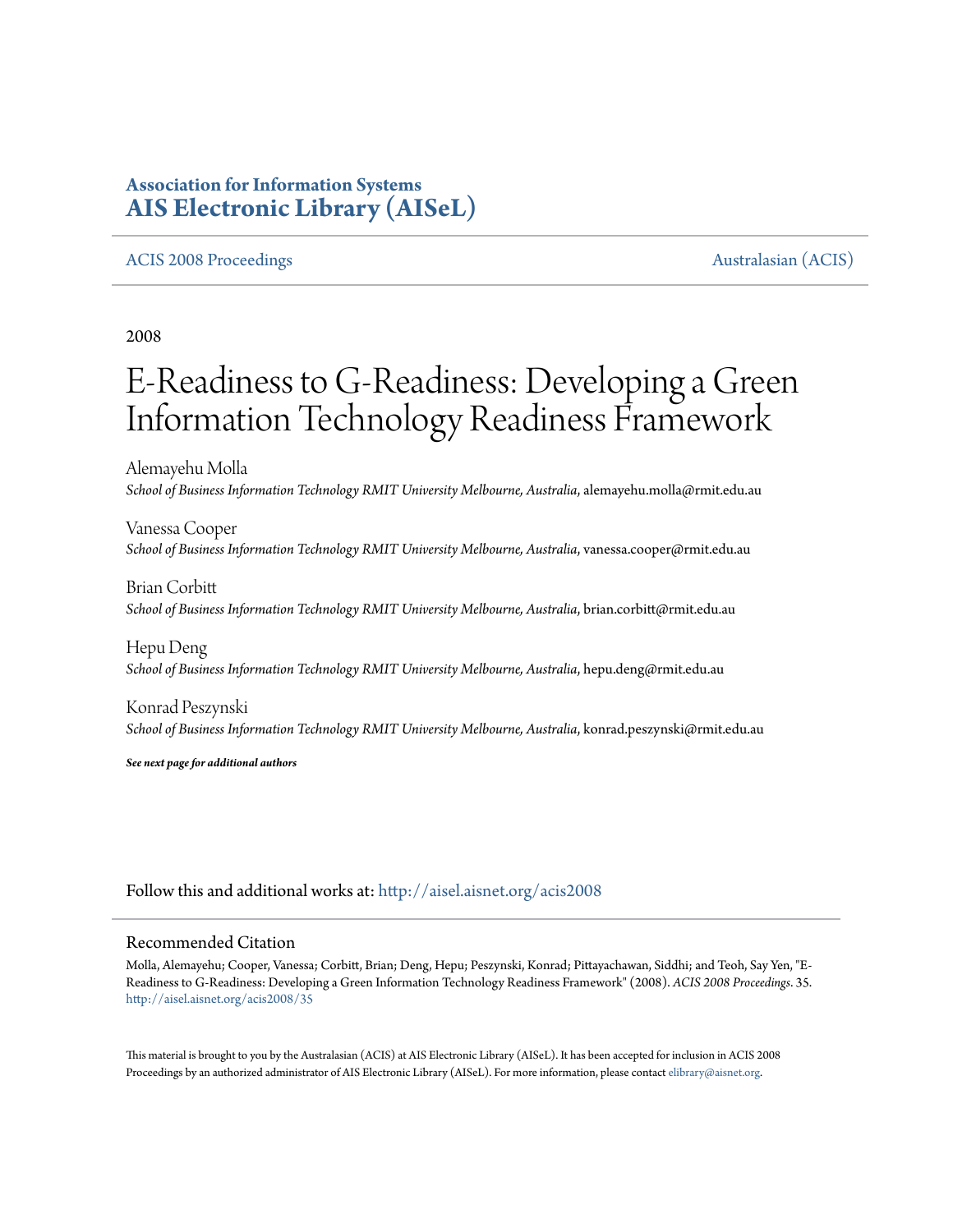#### **Authors**

Alemayehu Molla, Vanessa Cooper, Brian Corbitt, Hepu Deng, Konrad Peszynski, Siddhi Pittayachawan, and Say Yen Teoh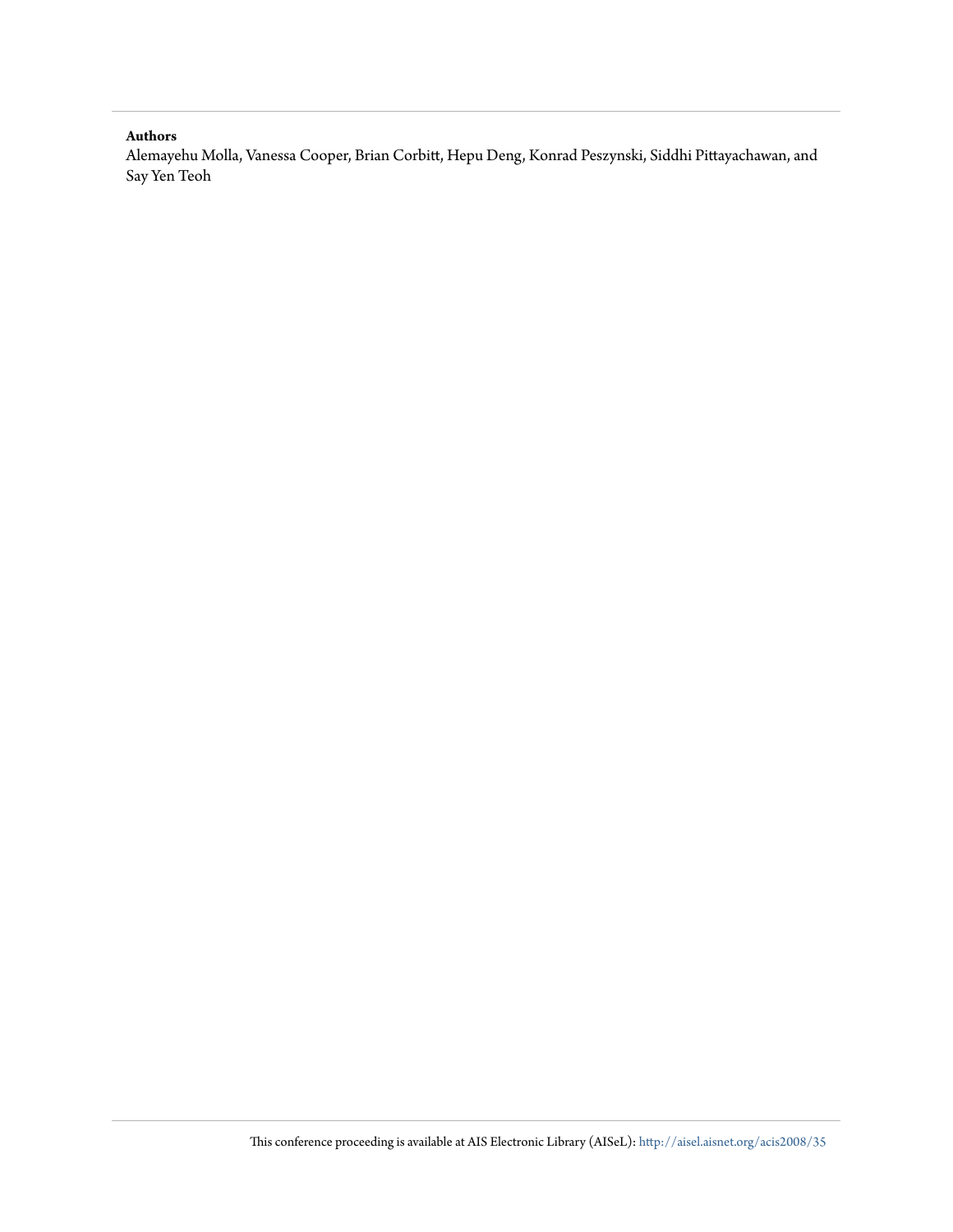## **E-Readiness to G-Readiness: Developing a Green Information Technology Readiness Framework**

Alemayehu Molla Vanessa Cooper Brian Corbitt Hepu Deng Konrad Peszynski Siddhi Pittayachawan Say Yen Teoh School of Business Information Technology RMIT University Melbourne, Australia Email: {alemayehu.molla}{vanessa.cooper}{brian.corbitt} {hepu.deng}{konrad.peszynski}{siddhi.pittayachawan} {sayyen.teoh}@rmit.edu.au

## **Abstract**

*Businesses are under increasing pressure from competitors, regulators and community groups to implement sustainable business practices. Balancing economic and environmental performance to be green and competitive is therefore a key strategic issue. The increased discussion on green information technology (IT) has sparked the interest of this research. Green IT is poised to influence not only technology but also competitive strategy and even the legality of some business strategic options. Understanding and leveraging Green IT is therefore critical for businesses' continued progress. Nevertheless, the principles, practices and value of Green IT is yet to be researched. This paper introduces the concept of Green IT and describes the main pillars of a g-readiness framework to help organisations evaluate their readiness for adopting Green IT. It argues that just as ereadiness has been, and continues to be, a critical quality in the digital economy, g-readiness is an equally critical quality in the low carbon digital economy. Without a clear understanding of g-readiness, organisations would approach Green IT initiatives on an ad hoc and somewhat reactive basis which is undesirable.* 

## **Keywords**

Green IT; Digital business; G-readiness index; IT strategy, Sustainable business

## **INTRODUCTION**

The advancement of information and communications technology (ICTs) based business and social practices in the last few decades has transformed many, if not most, economies into e-economy and businesses into ebusiness. For economies, ICTs are increasingly playing critical roles in transforming and generating economic opportunities. A number of national and international initiatives, have, therefore been undertaken to assess the ereadiness of countries in terms connectivity, access, network security, and regulatory environments (Mia and Dutta, 2007). The aim of such initiatives continues to be benchmarking and monitoring the progress of countries to capture the opportunities enabled by ICTs. For most businesses likewise, one of the key challenges of the last decade has been how to successfully migrate from traditional business models and practices to e-business models. E-readiness has been identified as one of the critical qualities, companies need to develop and continuously upgrade to operate in the digital economy (Hartman et al 2001; Molla and Licker 2005). Amidst the progress of the digital economy and business, "go green" issues are gaining momentum (Backer 2008; Chan and Yam 1995; Doherty 2002; Hendry and Vesilind 2005; Mathur and Mathur 2000; Schaper, 2005).

"Green Information Technology (IT)" is a recent addition to the Green Movement within the business sector. Although the term "Green IT" is becoming more common in discussion, there is still little common understanding of what this term actually means. Estimates indicate that ICTs account for  $2\%$  of global CO<sub>2</sub> emissions, which is equivalent to the amount generated by the aviation industry (Goasduff and Forsling 2007). In Australia, discussions are being focused on the role that ICTs have in causing and resolving green issues (Anonymous 2007, p. 18). While most consulting analysts predict that Green IT as the number one concern for IT managers (Donston 2007; Jones and Migay 2008; Winter 2007), there is, however, virtually no academic research on the topic.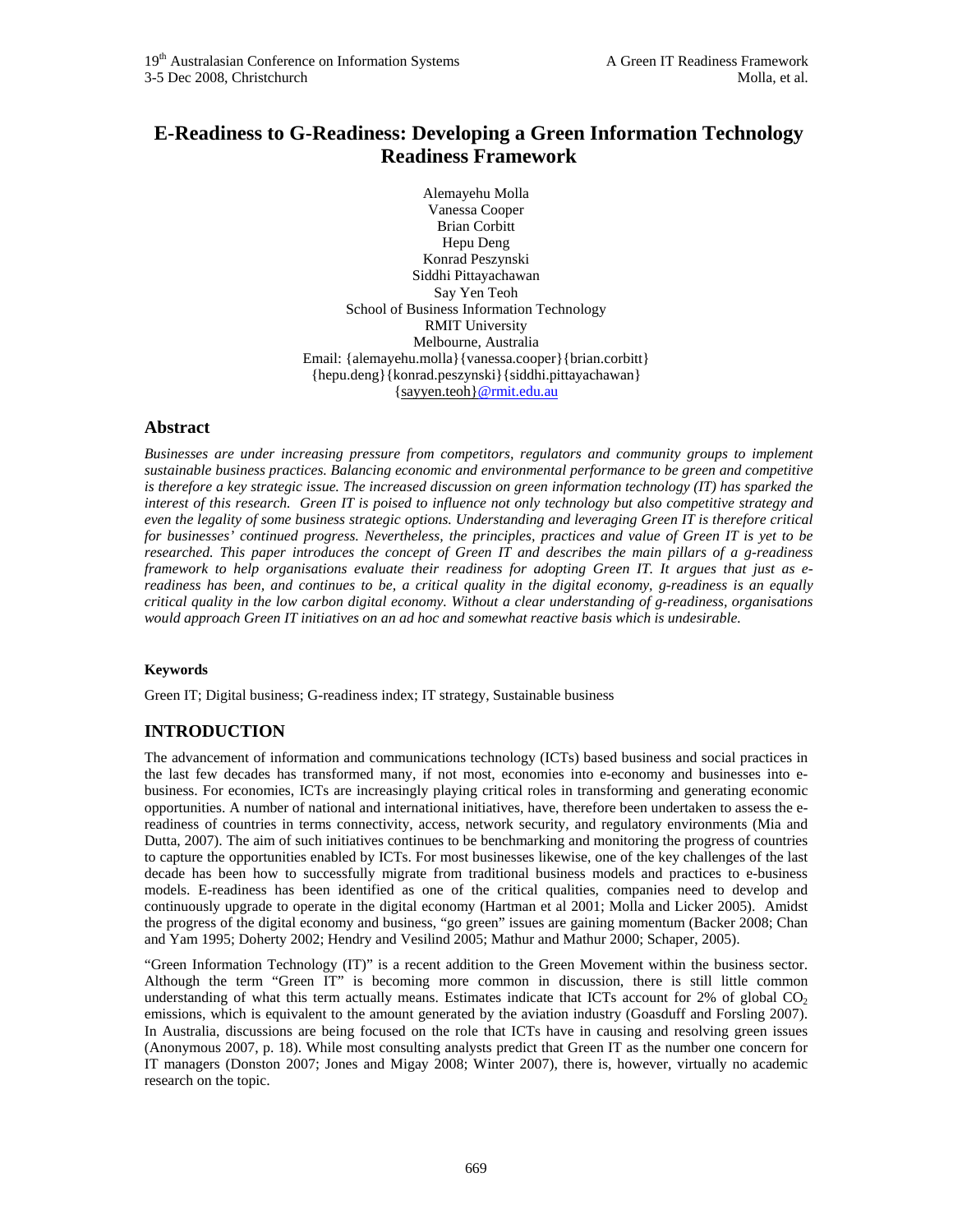The impact of a shift towards Green IT as part of the Green Movement would be global, being embedded in both the business and government context. Business and IT leaders worldwide are increasingly becoming aware of the strategic role that IT leaders can play in both greening the IT infrastructure and supporting a business's overall green initiative. What we don't know is how ready IT is to discharge such roles. Gaining a better understanding of Green IT and its business impact is a key research priority, which can give rise to a multitude of research streams. The speed with which environmental sustainability impacts IT activities and economics requires a framework that not only accounts for factors enabling the spread and usage of Green IT but that also explicitly considers the roles played by key stakeholders, such as vendors, IT professionals, business executives and the government.

This paper aims to take a client rather than a vendor perspective to discuss the concept of Green IT and describe the main pillars of a G-readiness framework for evaluating the readiness of individual organisation adopting the Green IT concept. The value of such a framework and hence the contribution of this paper to both IT theory and practice are manyfold. First, the paper addresses a critical research area that has received virtually no academic research attention. This paper is, therefore, a first attempt to define a Green IT readiness (G-readiness) framework. Second, the framework offers a common platform for practitioners to assess and benchmark their greadiness initiatives and progress. Third, researchers can use this framework to understand important issues such as the drivers, values and antecedents of Green IT principles and practices.

## **BACKGROUND**

The Green Movement has been identified as a significant social movement and a general reaction to the malfunctioning of the Western social formation (Galtung 1986; Mathur and Mathur 2000). It incorporates many aspects of everyday life such as politics, consumerism, technology, product purchases and consumption, marketing, manufacturing and resources (Mathur and Mathur 2000). The Green Movement differs from many other social movements in that it denies that basic social problems can be solved by addressing a single factor – a holistic approach is needed (Galtung 1986). Whether an individual joins the Green Movement or not is said to be based on whether one feels concerned enough (subjective motivation) and whether one feels that if it matters if he or she joins (subjective capability) (Galtung 1986). Individual motivation for joining the Green Movement important implications for organisations, and business considering "Green IT" and sustainable business practice.

From an organisational perspective, references to "corporate social responsibility" (CSR) and "sustainability" have become commonplace (Hendry and Vesilind 2005). The literature on sustainable business practice and corporate social responsibility indicates that organisations' capability to comply with the mounting demands of different environmental groups and government regulations and practice socially oriented moral management is a major concern and an issue that might affect competitiveness (Carroll 1991; Gartner 2008; Rao and Holt 2005). Businesses use sustainability and CSR initiatives such as green supply chain management, environmentally preferable business practices; environmentally friendly technologies, and an aggressive stance towards CO<sub>2</sub> emissions, to demonstrate their commitment to the environment (McWilliams et al. 2006). Returns from such initiatives include building positive brand image, mitigating any environmental liabilities associated with a firms products and services and influencing the mindset of customers and investors (Rao 2004; Rao and Holt 2005; Sen et al. 2006). Consumer buying habits are increasingly driven by ethical concerns. Green issues may not only have an impact on consumer buying power, but also affect how both the public and private sector award competitive tenders (Whitby 2007).

The impact of CSR initiatives on the performance of firms is equivocal. Most of the existing evidence indicates that stakeholders tend to react positively in terms of consumption, investment and employment as a result of a firm's CSR awareness (Sen et al. 2006). Rao and Holt (2005) found a positive relationship between green supply chain management practices and market performance and competitiveness. Perceived and real market and operational benefits are among the major drivers for the adoption of green practices (Bowen et al. 2001). On the other hand, Mathur and Mathur (2000) examine the stock price reactions to corporate announcements of green marketing activities. The general results showed that investors have reservations about marketing activities, although firms with a healthier financial performance fared better, as do those whose operations are designed with environmentally sensitive issues in mind. From the CSR literature, we understand that Green IT needs to be conceptualised in the context of overall business competitiveness, sustainability and corporate social responsibility.

Although the term "Green IT" is becoming more common in discussion, there is still little common understanding of what this term actually means. In typical conversations when one mentions the term "Green IT", the images being conjured could include (a) an economic concern (Petty 2006; Rasmussen 2006; Schmidt, et al. 2005); (b) an environmental concern (Anonymous 2007, Green et al. 1996; Jones and Mingay 2008; Messelbeck and Whaley 1999) (c) a social concern (Galtung 1986; Lewis and Gretsakis 2001; Whitby 2007; Winter 2007); (d) a strategic differentiator (Goasduff and Forsling 2007; Porter and Van der Linde 1995a); and (e) an enabler of other green initiatives (Donston 2007; Jones and Mingay 2008; Pearlman 2008).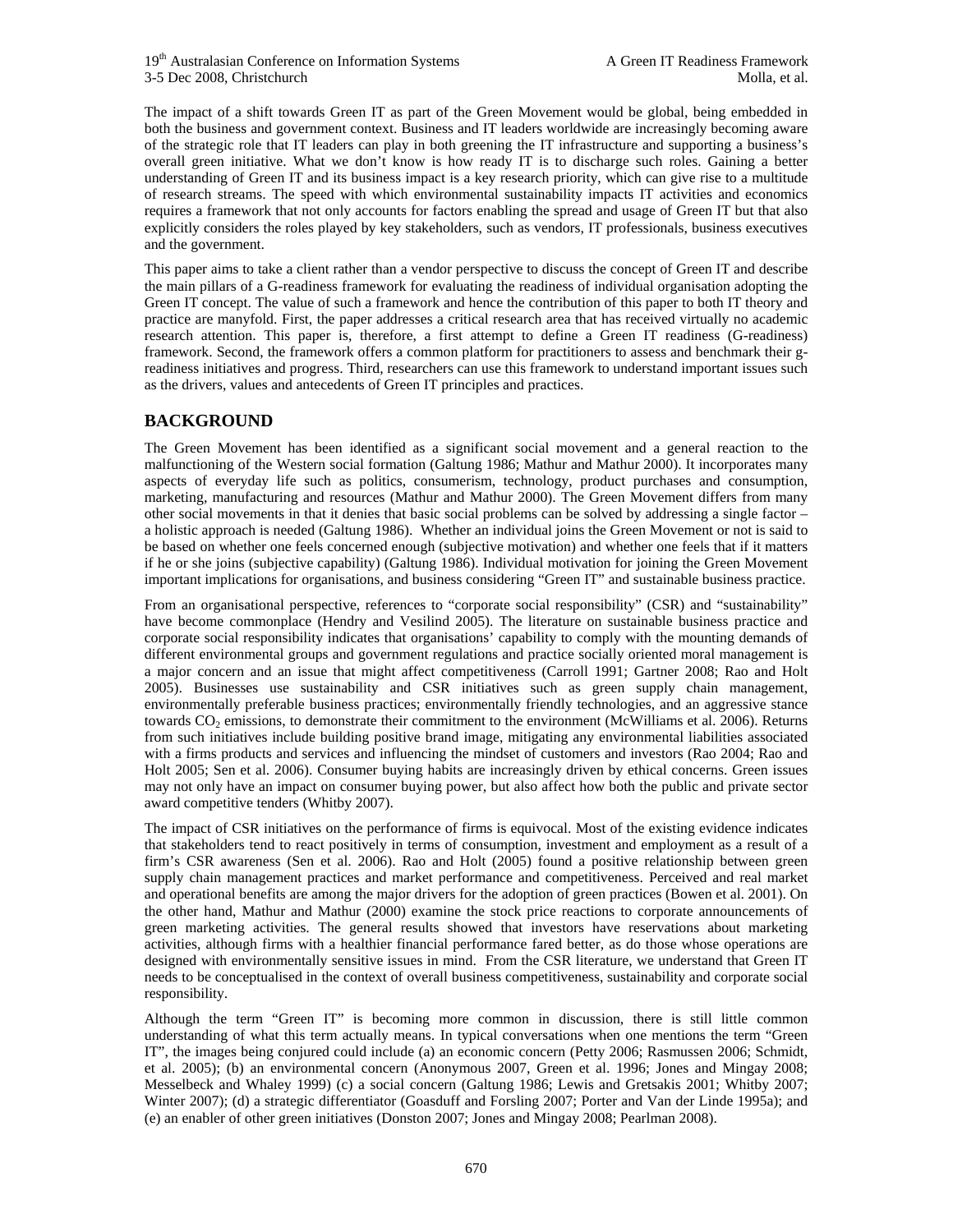We define Green IT as a holistic and systematic approach to address the challenges surrounding the *IT infrastructure* such as data centre space and energy efficiency; *IT's contribution* to reducing the environmental impacts of business IT activities (such as through adopting green technologies), *IT's support* for environmentally sustainable business practices (such as in enabling green supply chain management through carbon foot print monitoring through building tools for energy management options) and *IT's role* (such as supplanting high CO<sub>2</sub> emitting business practices) in the low-carbon economy. Thus conceptualised, Green IT addresses the five major concerns outlined above.

## **DEFINING THE G-READINESS FRAMEWORK**

In defining the g-readiness framework, we adopted the concept from e-readiness frameworks, extant literature on Green IT and on research in sustainable business practice and CSR. We have also incorporated the practices of businesses that are building Green IT brands. However, we also acknowledge that the proposed framework can be used as a generic framework for most green issues in business.

From organisational specific e-readiness frameworks, we understand that e-readiness can be a source of competitive advantage in the networked economy and the prerequisite for successful e-business (Molla and Licker 2005). Likewise, e-readiness assessment helps an organisation to pinpoint some of the hurdles that it might face in its trajectory towards e-business. It allows for the determining of an organisation's capacity for ebusiness and serves as a tool for guiding strategic planning processes in developing e-business. Having resources such as skilled manpower, technology, appropriate organisational culture, organisational capabilities and learning, and overall organisational commitment in the form of management and administrative support, staff involvement and championship have been identified as constructs of e-readiness (Molla 2006). The insights from e-readiness studies highlight not only some of the variables but also the importance of e-readiness as a critical quality required to execute in the e-economy successfully. We draw a parallel from e-readiness and argue that g-readiness is an equally critical quality required to execute e-business or e-government successfully in the low carbon e-economy.

Narrowly defined, greening IT implies efficient design of data centres and IT architecture to reduce both energy consumption and cost. In terms of *IT's contribution* however, Green IT goes beyond data centres and can encompass IT's adoption of environmentally friendly technologies and environmentally preferable IT management practices. IT can contribute to the reduction of carbon footprint, level of waste and pollution through practices such as PC power management, server virtualisation, recycling, socially responsible disposal of old technologies and sourcing from green vendors, (Graaf 2008). In terms of *IT support*, Green IT implies how IT can enable an organisation's sustainable business practice by providing analytical tools for carbon footprint count (Gartner 2008). In terms of *IT's role*, Green IT refers to the supplanting role of IT. For example, flexible working and services such as telephone, web or video conferencing can greatly reduce associated travel costs (Samson 2008; Whitby 2007).

The necessity for individual organisations to understand their readiness for adopting Green IT strategies and polices has been demonstrated in the existing literature. Mines and Davis (2007), for example, predicts that where current green regulations are voluntary, in the future such regulations will become mandatory. Similarly, while today there may be no specific environmentally-based taxes (e.g. carbon tax), in the future businesses may face multiple environmentally-based taxes. Further, there will be a growth in both consumer and investor consciousness on green issues. Thus while currently leading-edge executives are focusing on green issues, this will become more mainstream and we will see green business initiatives, including those within the domain of Green IT, move from niche projects to becoming a part of core business practice (Mines & Davis 2007).

One of the primary questions therefore is, what does it take for organisations using IT to succeed in this increasingly low carbon economy and global green movement? We argue that as much as e-readiness has been and still continues to be a critical attribute to succeed in the digital, web-centred and e-economy, g-readiness is a critical capability to succeed in the low carbon green e-economy. The speed with which environmental sustainability impacts IT activities and economics requires a framework that not only accounts for factors enabling the spread and usage of Green IT but that also explicitly considers the roles played by key stakeholders such as IT and business. The g-readiness framework is based on the premises, that we conceptualise g-readiness as an organisation's capacity to implement holistic Green IT, as defined above, principles and practices. It demonstrates the comparative levels of Green IT development among businesses and serves as a benchmark for measuring an enterprise's progress to participate in the global low-carbon e-economy.

Greening IT naturally starts with IT and business leaders' sentiments towards climate change, CSR and business and environment sustainability (Info~Tech 2008a; Rao and Holt 2005). Info~Tech's (2008a) global Green IT attitude and action survey of 1260 IT professionals indicates that only 50% of participants are concerned about climate change. The survey further found that attitudes towards Green IT varies from region to region where the rest of the world (Africa, South America and Oceania) leads Europe, Asia and North America in terms of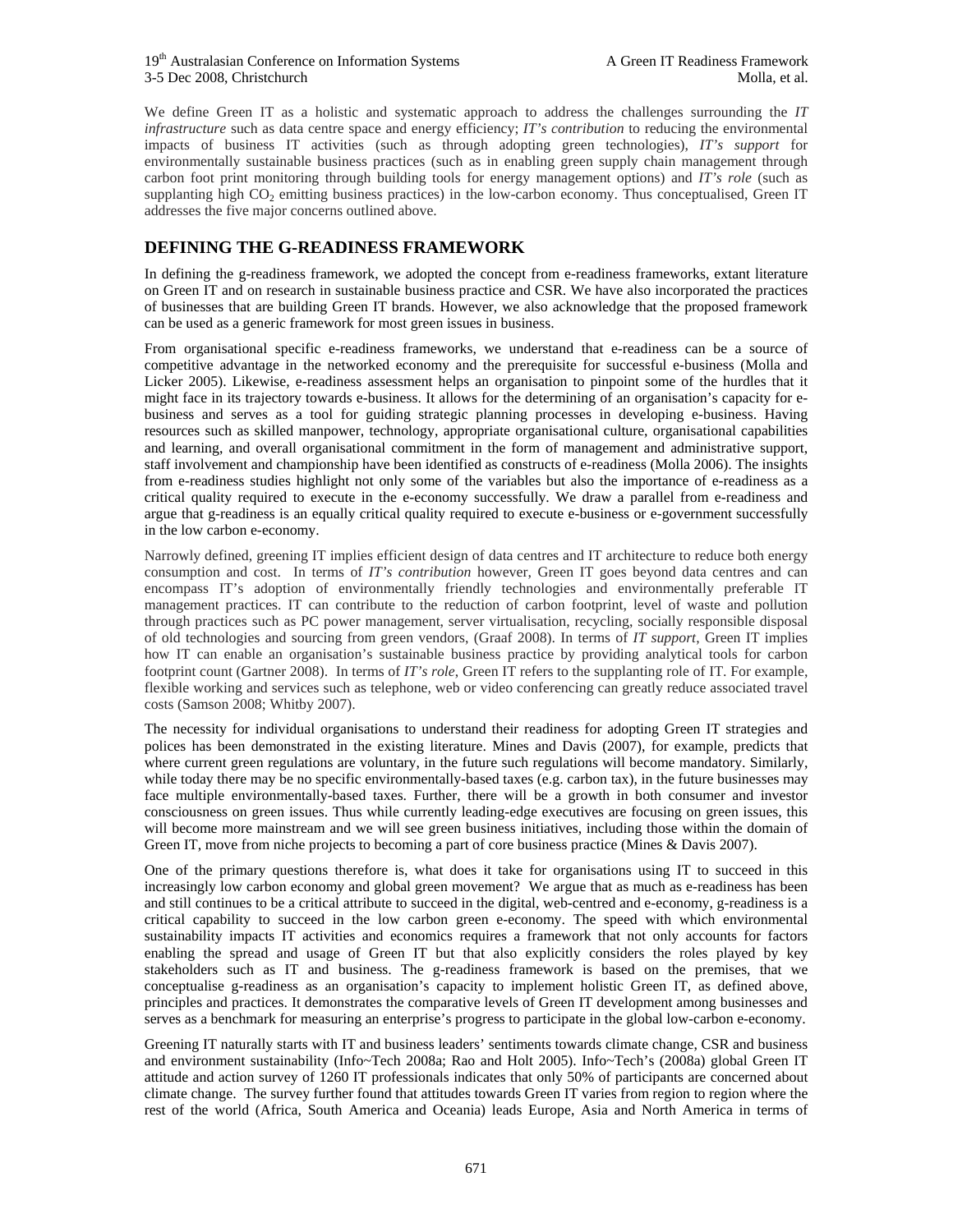positive opinion towards climate change. The attitude of mangers and business leaders towards environmental sustainability is a key factor in understanding not only the challenges of Green IT but also the opportunities associated with it (Gartner 2008). Organisations which are concerned about their social and environmental responsibilities, business sustainability and Green IT naturally start with clear policies to tackle those issues. Green IT policies can cover areas such as PC power management (Info~Tech 2007a), environmentally preferable purchasing (Info~Tech 2007b), and IT architecture and data centre design (Rasmussen 2006).

Attitudes and policies need to be translated into actions. Although, open standards such as Advanced Configuration and Power Interface (ACPI) provide PC power management capabilities, in practice, few organisations utilise these capabilities (Info~Tech 2007a). There are also variations in the practice of how aggressive an organisation can be in its power management regime and in terms of user education and user compliance (Info~Tech 2007a). In a similar fashion, despite showing concerns for the environment and having CSR policy statements, only limited numbers of businesses actually consider green issues in data centre design, sourcing IT hardware, adoption of green technologies, and end of life IT management (Info~Tech 2007c; 2008; Mitchell 2008). This implies two things – disconnect between policy and practice, and variations in the actions and practices of Green IT. There are also issues surrounding the organisational arrangement on who should lead Green IT initiatives. Existing governance arrangements vary from IT playing a role of tool provider to leading changes (Gartner 2008).

Based on the review, we argue that there are at least five important properties of success in greening IT – *attitude, policy, practice, technology* and *governance* – which together create the critical quality we call "Greadiness" (Figure 1). Thus defined, g-readiness represents a combination, unique to each organisation, of five drivers that enable enterprises to deploy environmentally sustainable IT and IT processes that are focused, accountable and measurable. It is a measure of a company's IT preparedness to support its initiatives in the low carbon landscape.



Figure 1: The G-readiness Framework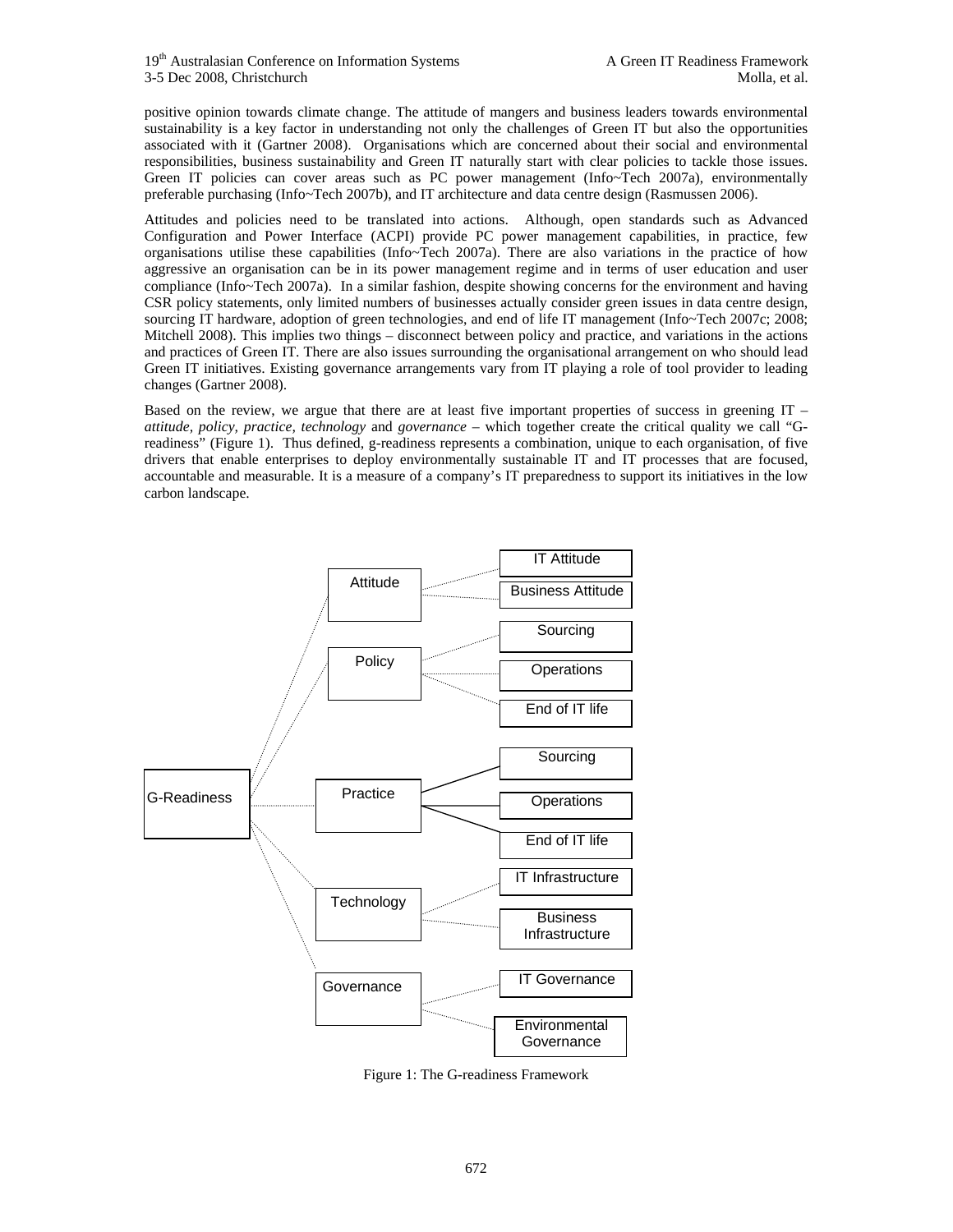### *Attitude*

Attitude refers to the affective characteristics of both business and IT leaders and professionals. It measures the extent to which both IT and business are aware and interested about the economical, strategic, regulatory, environmental and social concerns related to the use of IT. As noted earlier, whether an individual joins the green movement, is dependent on subjective motivation and subjective capability (Galtung 1986). While investigating the relationship between environmental attitudes and behaviour, Chan & Yam (1995) found that to encourage people to act environmentally, emotional appeal has a stronger impact than logical reasoning or factual description of harmful effects from environmental pollution. This is because the knowledge of an individual is only weakly related to self-reported actual environmental behaviour. On this basis, whether or not an organisation takes Green IT issues seriously will be dependent on (at least partially), IT and business leaders' sentiment to environmental concerns. Existing surveys (see Table 1) indicate that not only could opinions for Green IT might vary from organisation to organisation; they might vary from region to region.

| <b>Item</b>                                               | <b>Europe</b> | North   | Asia      | <b>Others</b> | <b>Reference</b>          |
|-----------------------------------------------------------|---------------|---------|-----------|---------------|---------------------------|
|                                                           |               | America |           |               |                           |
| Environmental<br>in<br>planning<br>IT<br>concerns         |               |         |           |               |                           |
| operations are:                                           |               |         |           |               |                           |
| very important                                            | 48%           | 33%     | <b>NA</b> | <b>NA</b>     | Mitchell (2008)           |
| Somewhat important                                        | 45%           | 52%     |           |               |                           |
| Not important                                             | 6%            | 15%     |           |               |                           |
| $change^{\bullet}$<br>IT<br>concerned about climate<br>am |               |         |           |               |                           |
| (strongly agree); $n = 1260$                              | 59%           | 52%     | 55%       | 59%           | Info $\sim$ Tech (2008 a) |
| The issues of Green IT is on my company's                 |               |         |           |               |                           |
| radar (strongly agree); $n=1262$                          | 16%           | 16%     | 15%       | 18%           | Info $\sim$ Tech (2008 a) |
| I am concerned about reducing IT's power                  |               |         |           |               |                           |
| consumption (strongly agree); $n = 1264$                  | 45%           | 35%     | 39%       | 38%           | Info~Tech $(2008a)$       |

Measuring Green IT attitudes therefore helps to understand the subjective motivation and subjective capability of IT and business leaders.

#### *Policy*

 $\overline{a}$ 

Policy readiness measures the extent to which green and sustainability policies are developed throughout an organisation and permeate the value chain. For example, most IT companies do not have any policy supporting the philosophy of Green IT (Pearlman n.d.). Three value chain areas can be considered to assess the extent of policy readiness - IT sourcing, IT operations and services and IT end-of-life management.

*IT sourcing policy* – refers the extent to which an organisation has adopted an environmentally preferable purchasing policy (EPP) (Info~Tech 2007b) and articulated clear green guidelines for buying IT equipment and services. EPP is a policy choice that encourages purchasing decisions with minimum environmental impacts. Some of the negative environmental impacts of IT equipment include energy-intensive production methods, wasteful packaging, poor recycling practice and heavy use of hazardous practice (Info~Tech 2007b). EPP enables organisations to adopt a more sustainable sourcing strategy. For example, a policy that favours acquiring laptops over desktops demonstrates a commitment to Green IT. Estimates indicate that selecting an efficient laptop and operating it efficiently can reduce energy use by 98 - 99% (Commonwealth of Australia, 2001). The extent of green guidelines might cover both modern and traditional IT equipment. For instance, the Commonwealth Government of Australia published a green office guide in 2001 which covers the acquisition and use of office equipment – desktop, monitors, photocopiers, printers, fax machine, scanners, and multifunction devices.

*IT operations and services policy* – encompasses the extent to which the services provided by the IT infrastructure support issues encapsulated in business sustainability. Some of the policy considerations include PC power management (Info~Tech 2007a); policy on staff computer usage (Commonwealth Government of Australia 2001) and environmental policy (Goasduff and Forsling 2007).

*IT end of life policy* – refers to the policies and regulations related to the disposal and settlement of IT equipment/machineries in organisations. In certain regions, end-of-life recycling is required by the provisions of law (Info~Tech 2008b). For example, the Japan Ministry of Trade and Industry promotes recycling policy to

<sup>♦</sup> *The percentage for the following three questions is an approximate estimation*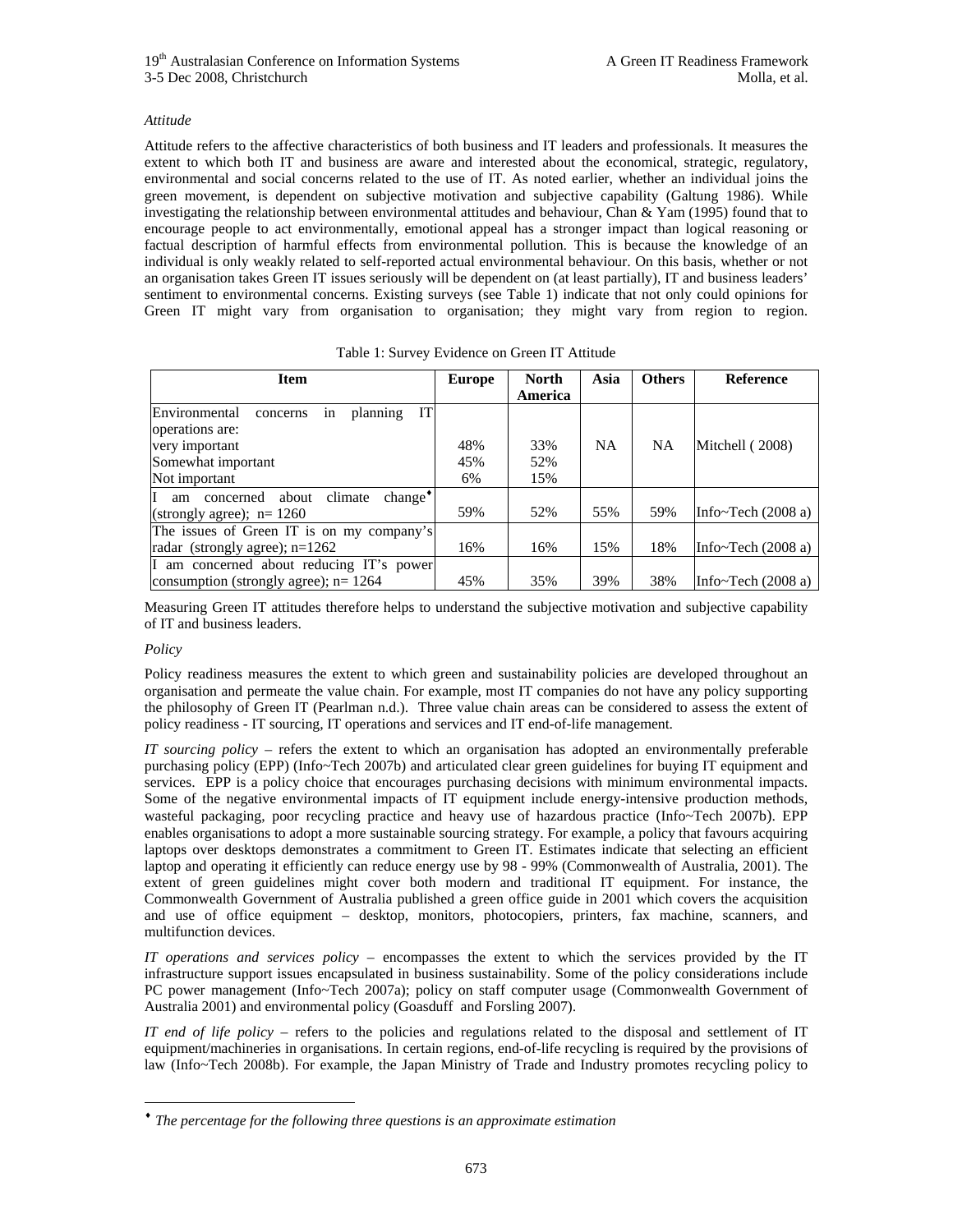create a sustainable society that strikes a balance between the environment and the economy (METI 2008). However, in general, there are still no mandatory policies to enforce the rules in most regions.

The g-readiness of businesses in terms of policies can be assessed on the basis of the extent to which the three areas of Green IT polices are developed. This policy reflects an organisation's commitment to technology redundancy, and to the roll-over of equipment in order to gain the benefits of each technological advance.

#### *Practice*

The policy dimension of g-readiness captures the intellectual dimension of g-readiness. However, not all policies are implemented smoothly and organisations might vary in the actual implementation of their policies. A business's green practice along its value chain from inbound to reverse logistics influences g-readiness (Rao and Holt 2005). Practice readiness measures to what extant an organisation has translated its concerns and policies into actions.

*Green IT sourcing practice* – captures the extent to which environmental considerations are factored in IT and other purchasing decisions. This practice might vary from one where there is no environmental consideration to a case where environmental considerations are given higher weight (Info~Tech 2007c). Consumer buying habits are increasingly driven by ethical concerns. Green issues may not only have an impact on consumer buying power, but also affect how both the public and private sector award competitive tenders (Whitby 2007). Generally though, green sourcing revolves around evaluating the environmental behaviour of suppliers and partnering with suppliers to improve their performance (Rao and Holt 2005). Green sourcing practices also include advocating the use of green technologies during request for proposal processes and shortening IT equipment refresh periods to gain access to energy efficient equipment (Info~Tech 2007d). The involvement of suppliers is a critical element of Green IT sourcing practice (Rao and Holt 2005).

*Green IT operations and services practices* – Green IT operation practices can range from clients through servers and people to network critical physical infrastructure (NCPI). At the client level, using Advanced Configuration and Power Interface (ACPI), IT managers not only can reduce power consumption by "slowing down processors, spinning down hard disks and shutting off monitors" but also reduce a firm's environmental footprint (Info~Tech 2007a). However, few businesses implement this. Other operational actions to reduce power consumption include retiring systems, operating existing systems in an efficient manner; and migrating to more energy efficient platforms (for example using blade servers) (Rasmussen 2006). In addition to supporting Green IT by purchasing green hardware equipment and software to reduce energy cost and consumption, companies can also cultivate Green IT practices – the way employees use IT (Baines 2007). At the NCPI level, techniques such as "right-sizing the NCPI system to load, using efficient NCPI devices and designing an energyefficient system" can be used (Rasmussen 2006).

*Green IT end of life management practices* – this refers to the compliance of IT equipment/machinery manufactures, users, and resellers in Green IT end of life management. In terms of IT manufactures, issues concerning Green IT end of life management would be whether the IT equipment and/or packaging is reusable because to crush and/or burn these IT equipment/materials could harm the environment (Alsever 2008). For example, when a customer purchases an Apple computer or monitor, the company will provide free recycling services to handle the customer's old computer or monitor, regardless of the manufacturer (Apple 2008). IT users would refer to practices taken in handling the broken and unwanted IT equipment. For example, users are encouraged to consider selling their unwanted equipment through the CellForCash.com for recycling, whereby unwanted items will be refurbished and resold (Alsever 2008). Organisations, including the National Christian Foundation, have encouraged donation of unwanted IT equipment/machinery to non profit organisations and schools.

Overall, the extent to which IT has addressed the following issues can provide an indication of the practice dimension of g-readiness:

- Data collection on vendors' green rating
- The extent of contacts awarded to suppliers that use green technology
- Auditing the power consumption of existing systems
- IT projects implemented to reduce power consumption requirements
- IT projects implemented to maximize power utilisation (PC power management)
- The extent of enforcement of PC power management
- The energy rating of implemented technologies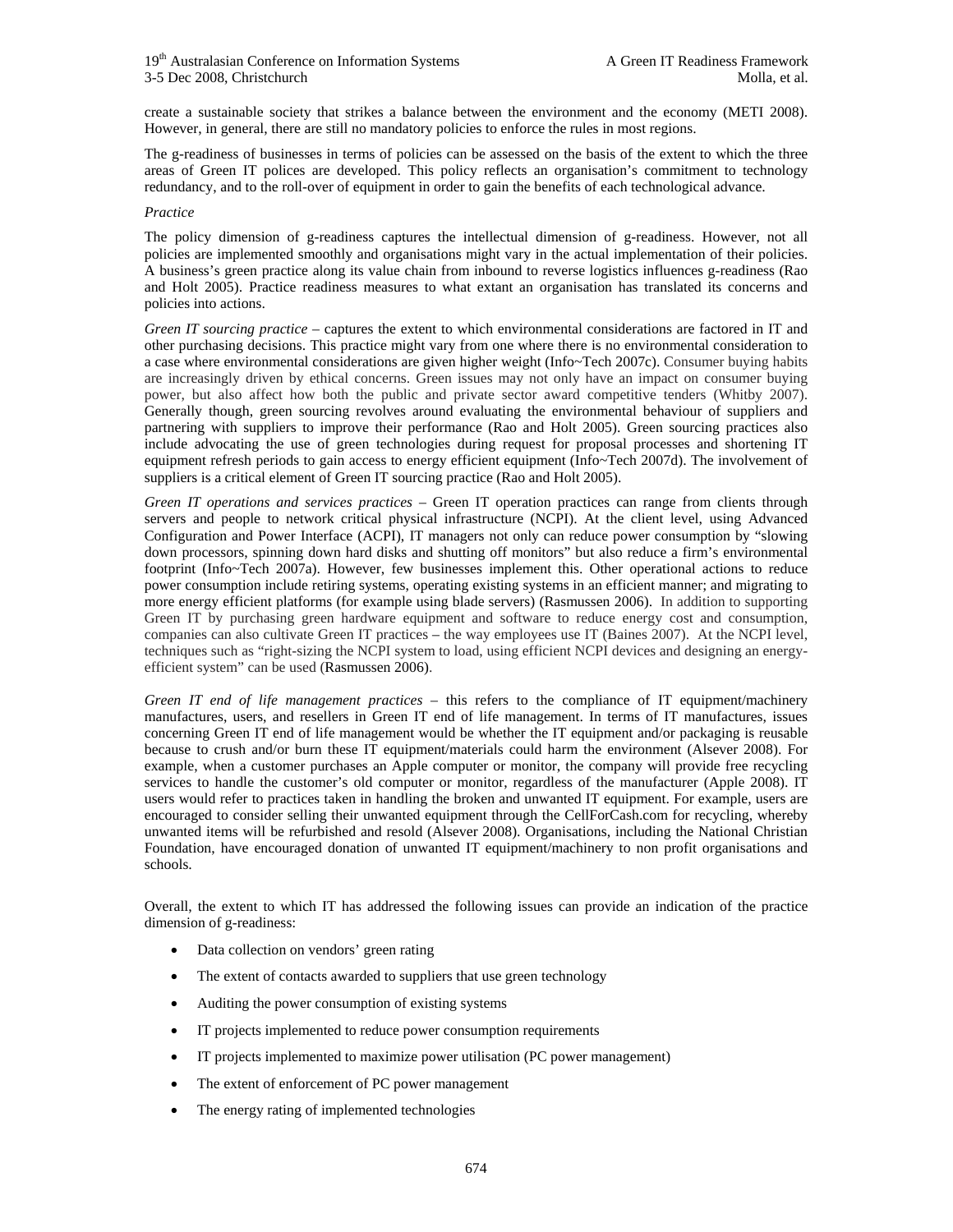19<sup>th</sup> Australasian Conference on Information Systems A Green IT Readiness Framework 3-5 Dec 2008, Christchurch Molla, et al.

- Actions taken to reduce IT's carbon footprint
- Projects implemented to monitor enterprise carbon footprint
- The extent that equipment/machinery is recycled.

#### *Technology*

Green IT is also about acquiring more environmentally effective (greener) technologies. A key driver of greadiness success in the area of technology is to build a green technological infrastructure. This includes both NCPI, such as power supplies and IT infrastructure (Brocade 2007; Rasmussen 2006). Rossi (2007), highlights that businesses and countries spend billions of dollars each year to power computers. This creates a bad image for IT as being energy-consuming and bad for the environment. RMIT University, which claims to be leading Australian universities in green electric power consumption, is incrementally moving to buy more green power from 2% in 2007 to 15% in 2008 to 20% in 2010<sup>1</sup>. Some of the commonly adopted green technologies include server virtualisation, IT recycling, data centre energy optimisation and rightsizing IT equipment (Info~Tech, 2007c; 2007d).

To measure their g-readiness along the technology dimension, organisations can look at the following indicators:

- The extent to which an organisation has a green business infrastructure (such as green rated buildings) and green power sources
- The development of Green IT standards across the enterprise
- Server consolidation and virtualisation
- The extent that applications and technologies are retired for greener technologies
- The extent of solutions development to support enterprise wide green initiatives

#### *Governance*

 $\overline{a}$ 

Governance refers to the management infrastructure to implement Green IT. It is the operating model that defines the administration of Green IT initiatives. Gartner's (2008) case study reveals that Green IT requires "sound management infrastructure to understand impacts, prioritise actions and manage the enterprise's responses". Roles, responsibilities, accountability and control for Green IT initiatives need to be clearly established. Should a business assign the responsibility for Green IT initiatives to CIO's, or should it come under environmental managers? Should IT organisations be held responsible for electricity costs and accountable for energy efficiency? Answers to these and similar questions define the governance dimension of Green IT.

How a business as a whole manages its environmental and social responsibility influences the role of CIOs in Green IT initiatives. Existing practices vary. For example RMIT University has recently hired a facilities manager to coordinate it's overall green initiatives. In the ANZ, IT leads Green IT initiatives (Gartner 2008). In others, IT's role is restricted to providing either tools or insights (Gartner 2008). In some companies in Asia, and in very few in Europe and North America, electricity costs are the responsibilities of IT (Info~Tech 2008). Governance also includes allocation of budget and other resources to Green IT initiatives and defining metrics for assessing the impacts of Green IT initiatives. For example, Info~Tech's (2008) global survey reveals that out of 1257 respondents, about "65% to 70% in Asia, Europe, Africa, South America and Oceania agree that their companies will have Green IT budget". Further, the survey reveals that only one fifth of enterprises in Europe and 15% in North America, have developed metrics for measuring IT power consumption efficiency. Businesses need to develop a standard administrative process to develop Green IT. Currently, such frameworks come in the form of six-sigma, ISO 14001; ISOI 9000 and World Business Council for Sustainable Development (WBCSD) standards (Gartner 2008; Rao and Holt 2005). In the US, data centres are beginning to get LEAD (Leadership in Energy and Environmental Design) certified, a certification from US's Green Building Council (Dunn 2008).

Overall, the governance dimension of g-readiness can be measured using the following indictors:

- Clearly defined roles, responsibilities, accountability and control for Green IT initiatives
- Existence of standard administrative processes for developing Green IT initiatives
- Establishment of metrics for assessing the impact of Green IT initiatives
- Allocation of budgetary and other resources for Green IT

<sup>&</sup>lt;sup>1</sup> http://www.rmit.edu.au/browse;ID=vpusc7o147se1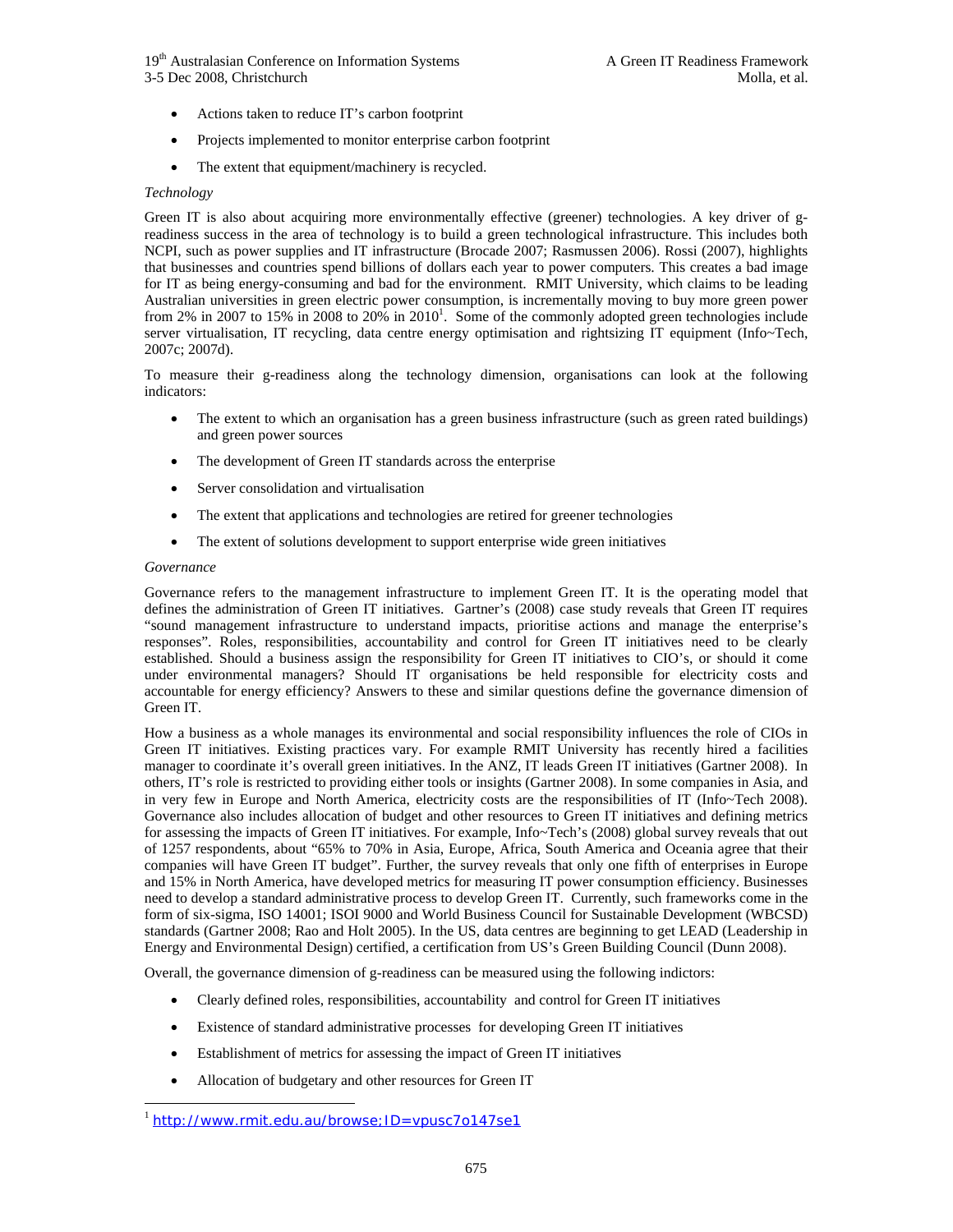19<sup>th</sup> Australasian Conference on Information Systems A Green IT Readiness Framework 3-5 Dec 2008, Christchurch Molla, et al.

- The role of CIOs in enterprise wide green initiatives
- The responsibility of IT in electricity costs.

## **SUMMARY**

This paper presents perhaps an inaugural academic attempt to understand Green IT. However, as green issues continue to entice global debate, IT is expected to play a crucial role in both greening its operations and services and supporting a business's overall environmental sustainability objectives. Most CIOs and IT mangers are facing two conflicting demands. On the one hand, the growth of digital business has led to increasing demands for data centres. On the other hand, the rising cost of energy, its cleanliness and its availability are limiting the supply of energy to those data centres. This requires IT to turn to Green IT solutions. In this paper, we identified five concerns of Green IT *–* economical, environmental, strategic, technological, and social. These concerns are not mutually exclusive and they can underline the key motivation for building Green IT. We have also identified four dimensions of greening IT *–* IT infrastructure efficiency, green technologies; support tools and supplanting tools. For a business to operate successful in one or all of these dimensions it needs to demonstrate g-readiness.

The five framework concerns can relate to implementing green business practice in general. However in this paper, g-readiness is conceptualised as a measure of a company's IT preparedness to be environmentally responsible and competitive. The five dimensions that make up g-readiness can be combined in a variety of permutations to separate organisations that are successful in building Green IT from those that are less successful. Separately, the five attributes represents barriers to Green IT success. . We anticipate that the components that make up g-readiness are well developed at a handful of companies, in their infancy at a few more, practically nonexistent in most.

G-readiness doesn't come easily. It might come easily for "born-green" (Backer, 2007) companies. By virtue of being created green, these companies might avoid much of the digital age inertia with which their moreestablished counterparts must contend with. For others, however, it requires a concerted effort from attitude to technology from policy through practice to governance. Disparities in the level of g-readiness could translate to disparities in the sustainability of businesses and hence could influence a business's performance. Understanding and leveraging Green IT is critical for businesses' continued progress. Without a clear understanding of g-readiness, companies will approach Green IT initiatives on an ad hoc, somewhat reactive basis insufficiently supported by the structural requirements to execute competently. This may lead to sinking resources into Green IT initiatives without seeing results anywhere near expected returns. As green issues continue to impact strategy, business operations and IT itself (Gartner, 2008), lack of g-readiness may translate to missed opportunities for competitiveness and success (Graaf, 2008; Porter and Linde, 1995a).

## **REFERENCES**

Alsever, J., 2008. "The 'green' way to dump electronic junk", Retrieved 23 June, 2008, from http://www.msnbc.msn.com/id/24163506/.

Anonymous 2007. "ICT gets its green house in order". *Information Age*, October/November, pp18-25.

- Apple, (2008) "Apple and the environment", Retrieved 24 June, 2008, from http://www.apple.com/environment/recycling/program/index.html.
- Backer, L. in press. "When oil and wind turbine companies make green sense together", *Business Strategy and the Environment,* Retrieved 24 June 2008. from http://www3.interscience.wiley.com/journal/114173507/abstract.

Baines, S. 2007. "Why must IT go Green?", Retrieved 05 June, 2008, from http://www.computing.co.uk/computing-business/analysis/2199135/benefits-green-3420872.

Backer, L. 2007. Business Strategy and the Environment, John Wiley & Sons Ltd, CITY

Bowen, F.E. Cousins, P.D. Lamming, R.C. & Faruk, A. C. 2001. "Horses for courses: Explaining the gap between the theory and practice of green supply chain", *Greener Management International*, Autumn, pp, 41-60.

Brocade 2007. "*Storage Area Network: Going Green with Brocade",* Brocade communications systems, Inc. Retrieved 23 June, 2008, from www.greendatasystems.com http://www.rmit.edu.au/browse;ID=vpusc7o147se1.

Carroll, A. 1991. "The pyramid of corporate social responsibility: Toward the moral management of organisational stakeholder", *Business Horizon*, July-August, pp 39-48.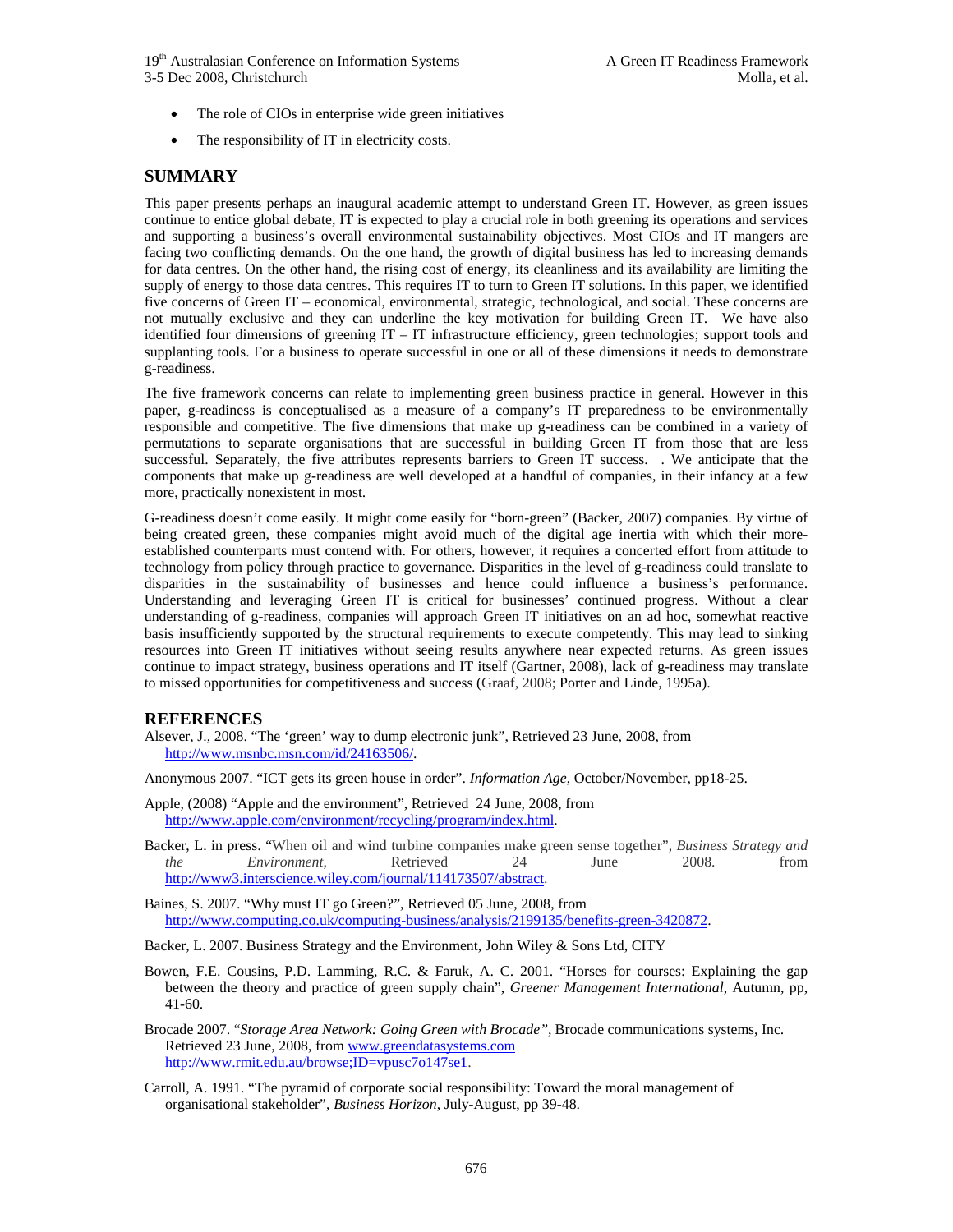Chan, R.Y. & Yam, E. .1995. "Green movement in a newly industrializing area: A survey on the attitudes and behaviour of the Hong Kong citizens", *Journal of Community and Applied Social Psychology*, 5, pp 273- 284.

Commonwealth Government of Australia 2001. *The Green Office Guide,* ISBN 0-7311-5281-6.

Doherty, B. 2002. *Ideas and Actions in the Green Movement,* Routledge: London

Donston, D. 2007. "Green IT generates fertile ideas", *eWeek* (24:16), p. 46.

- Dunn, D. 2008. "Building to be green all over", ComputerWorld, Available at: http://www.computerworld.com/pdfs/LFG\_green\_IT\_2008.pdf (Accessed 23 Jun 2008).
- Dunn, D. 2006.. "The Best And Worst Cities For Data Centers". *InformationWeek*, October, 23, Retrieved on 23 June, 2008, from http://www.informationweek.com/story/showArticle.jhtml?articleID=193401105.
- Hartman, A. Sifonis, J. & Kador, J. 2001. *Net Ready: Strategies for Success in the E-conomy*. New York: Mcgraw-Hill.
- Galtung, J. 1986. "The green movement: A socio-historical exploration", *International Sociology*, (1:1), pp 75- 90.
- Gartner, 2008. "Going Green: The CIO's Role in Enterprisewide Environmental Sustainability*"*, Gartner EXP premier, May 2008.
- Goasduff, L, & Forsling, C. 2007. "Gartner says 50 percent of mid and large sized western European IT organisations will develop a green strategy by the end of 2008", Gartner, Egham, 22 May,
- Graff, C. D. 2008. "In search of Green IT Governance", Retrieved 05 June, 2008, from http://www.greenercomputing.com/print/13.
- Green, K., Morton, B. and New, S., 1996.."Purchasing and environmental management: interaction, policies and opportunities". *Business Strategy and the Environment,* 5, pp 188–197.
- Hendry J.R. & Vesilind, A. P. 2005. "Ethical motivations for green business and engineering, Clean Technologies and Environmental Policy", (7:4), pp 252-258.
- Info~Tech 2007a. *"PC Power Saving Plans Reduce Costs and Environmental Impact"*, Info~Tech Research Group, December 19, , pp1-10.
- Info~Tech 2007b. Exercise Environmentally Preferable Purchasing for a Healthier Plant and Pocketbook, Info~Tech Research Group, October 22, pp 1-9.
- Info~Tech 2007c. :"*11* Green Initiatives Your Peers are Cultivating", Info~Tech Research Group, July 30, pp 1- 14.
- Info~Tech 2007d. "Top 10 Energy-Saving Tips For a Greener Data Centre"*,* Info~Tech Research Group, April 11, 1-11.
- Info~Tech 2008a, "North America Underperforms in Green IT Attitudes and Actions"*,* Info~Tech Research Group, January, pp. 1-15.
- Info~Tech 2008b. "Use EPEAT to Decrease Equipment Costs and Help the Environment"*, Info~Tech Research Group*, February, pp.1-3.
- Mathur, L.K. and Mathur, I. 2000. "An analysis of the wealth effects of green marketing strategies", *Journal of Business Research*, Vol. 50, No. 2, pp193-200.
- McWilliams, A. Siegel, D. S. & Wright, P. M. 2006. "Corporate social responsibility: Strategic implications", *Journal of Management Studies*, (43:1), pp 1-18.
- Messelbeck, J. and Whaley, M., 1999. "Greening the health care supply chain: triggers of change, models for success. Corporate Environmental Strategy", (6:1), pp 39–45.
- Mia, I. and Dutta, S. 2007. "The Global Information Technology Report 2006/2007". *World Economic Forum*, Geneva.
- Mines, C. & Davis, E. 2007, "Topic Overview: Green IT ", Forrester Research, Retrieved 23 June, 2008, from at: http://www.forrester.com/Research/Document/Excerpt/0,7211,43494,00.html.
- [METI] Ministry of Economy, Trade and Industry, Environmental protection and recycling. 2008 , Retrived 24 June, 2008, from http://www.meti.go.jp/english/policy/index\_environment.html.